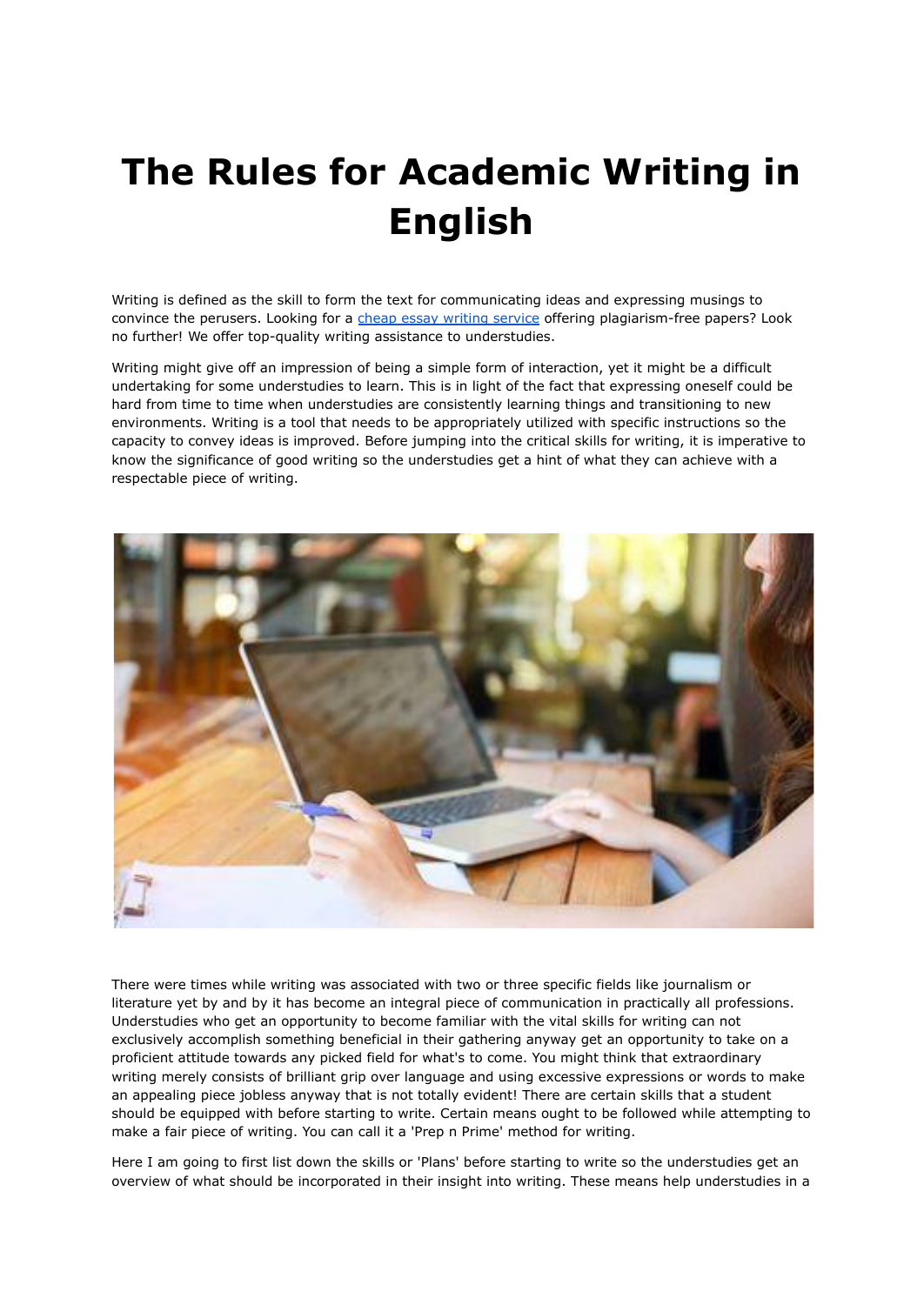wide scope of writing; whether or not you are an essay writer [service](https://essayhours.com/) or interested in writing sites, articles, or exploration papers.

The first skill is to be familiar with the language rules and stick to them generally through. We overall ought to have great musings popping up in our minds each time before we begin writing yet a powerless handle on language structure can fail most of us to convincingly communicate those ideas. Punctuation rules are the basics of writing since they enable the student to cultivate a sense in their writing which they would not have otherwise. For instance, if a writer doesn't have even the remotest clue how to deliver a story in the past tense, he would never be clear with respect to his ideas and his sentences would continuously look ambiguous. The peruser can't know if the writer is narrating a story from an earlier time or discussing a current occasion. Therefore, to have conciseness and clarity in writing, understudies need to have basic sentence structure information. The beginners can likewise utilize online college essay writing [service](https://www.essaywriter.college/) providers to have an idea of how efficient writing is finished with all rules noticed.

The ensuing skill is researching! Understudies might not come constantly across topics that they are familiar with. Thusly, having incredible exploration skills by and large assists them with writing effectively on topics they don't know much about. Research skill is not simply Googling stuff and pasting it all around your note pad. It is a more prominent measure of being intelligible with your topic and picking simply the pertinent information that suits the discussion.

Last yet not the least, the skill to acquire incredible collaboration for exploring groundbreaking ideas and delivering them through writing. Writing is a workmanship that searches for groundbreaking musings and notions to sustain the skill further. If a student is flexible with groundbreaking ideas and is ready to understand different points of an idea, he can take on incredible writing skills efficiently.

By and by comes the genuine writing that is the 'Prime' part. This is where the understudies initially need to stick to the instructions in light of the way that merely writing is sufficiently not. Is it legit to pay free essay writing [service](https://www.essaywriter.college/) to write paper? It's not possible for anyone to legally stop you from paying someone to write an essay for you.

Learning technical information about formatting, styling guides, and writing standards is additionally important. This is because a writer should be versatile in his style knowing that distinct writing conventions and styles are utilized for different situations. Some of the best and most alluded to key skills for understudies are according to the following:

First comes the exploration, which is both prep and prime development in light of the way that summarizing what is pertinent is crucial for incredible writing. Understudies need to get what they genuinely need to put in their writing and hit the internet with a drew in mind. There is a massive measure of information available, yet a nice writer has an acute sight's through which he gets the most pertinent information. Then, comes the outlining which is a creative development to give your writing a unique construction.

Remember, when write my [paper](https://essayhours.com/) free incredible writing is the one where perusers can easily follow the sense the writer needs to deliver. There should be a nice connection between the peruser and writer. For that, it is important to give your writing a logical construction by organizing the sentences and sections in the most appealing way. This will assist you with writing my paper free and influence others as a writer and prompt them to understand your point of explaining.

Then, comes the editing part. The importance of editing can't be emphasized enough in writing since we in general commit mistakes. Whether or not we, there is consistently space for making changes in the draft. Understudies should have the option to critically scrutinize their own drafts and make changes accordingly.

Reading comprehension is not an ensuing development yet an amazing trick for extraordinary writing. Having incredible reading skills assists a writer with understanding the peruser's point of assessing different perspectives while writing. The understudies can continue to write my [essay](https://www.myperfectwords.com/) for me to finish their drafts in due time. They can review it as a peruser and submit it to their respective educators. Last is time management. Managing time while writing manages without saying in light of the way that the understudies can then meet the deadlines effectively.

## **Related Resources:**